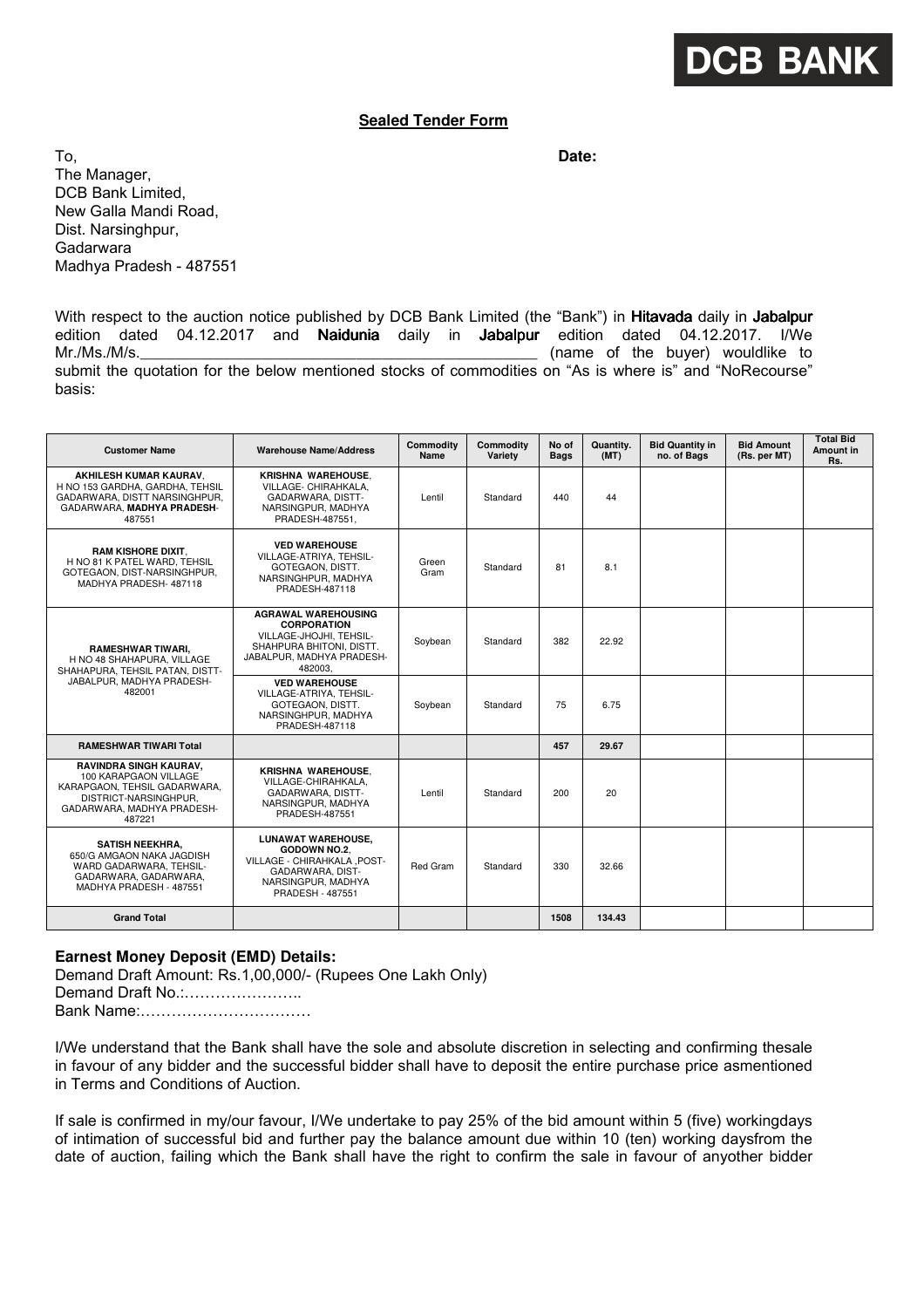

without any further notice to me/us, in which case my/our Earnest Money Deposit will standforfeited by the Bank.

I/We confirm that I/we will take delivery of goods within 7 (seven) days from the date of payment of fullamount, failing which sale to me/us will stand cancelled and 50% of payment made by me/us will standforfeited with balance amount being refunded by the Bank 1 (one) month after the date of auction withoutany interest. In such case, the Bank will have full right and authority to offer the stocks of commodities toany other bidder/purchaser without any demur on my/our part.

I/We understand that the Bank may accept or reject the Bid/Quotation in full/part or postpone/cancel theauction of the stocks of commodities mentioned above without assigning any reason thereof.

(Signature of Client / Bidder, as applicable)

Address of the Firm:

PAN No.:

GST No.:

Contact No.:

Enclosure: Terms and Conditions of Auction

Kindly Note:

a) Bidders are advised to retain a photocopy of their bids.

b) Please clearly record Name of the Firm, Full address, PAN No., GST No. in Bold Letteron the bid envelope.

c) Bidders must sign copy of Terms and Conditions of Auction and enclose them with their bidfailing which their bids may be rejected at the Bank's sole discretion.